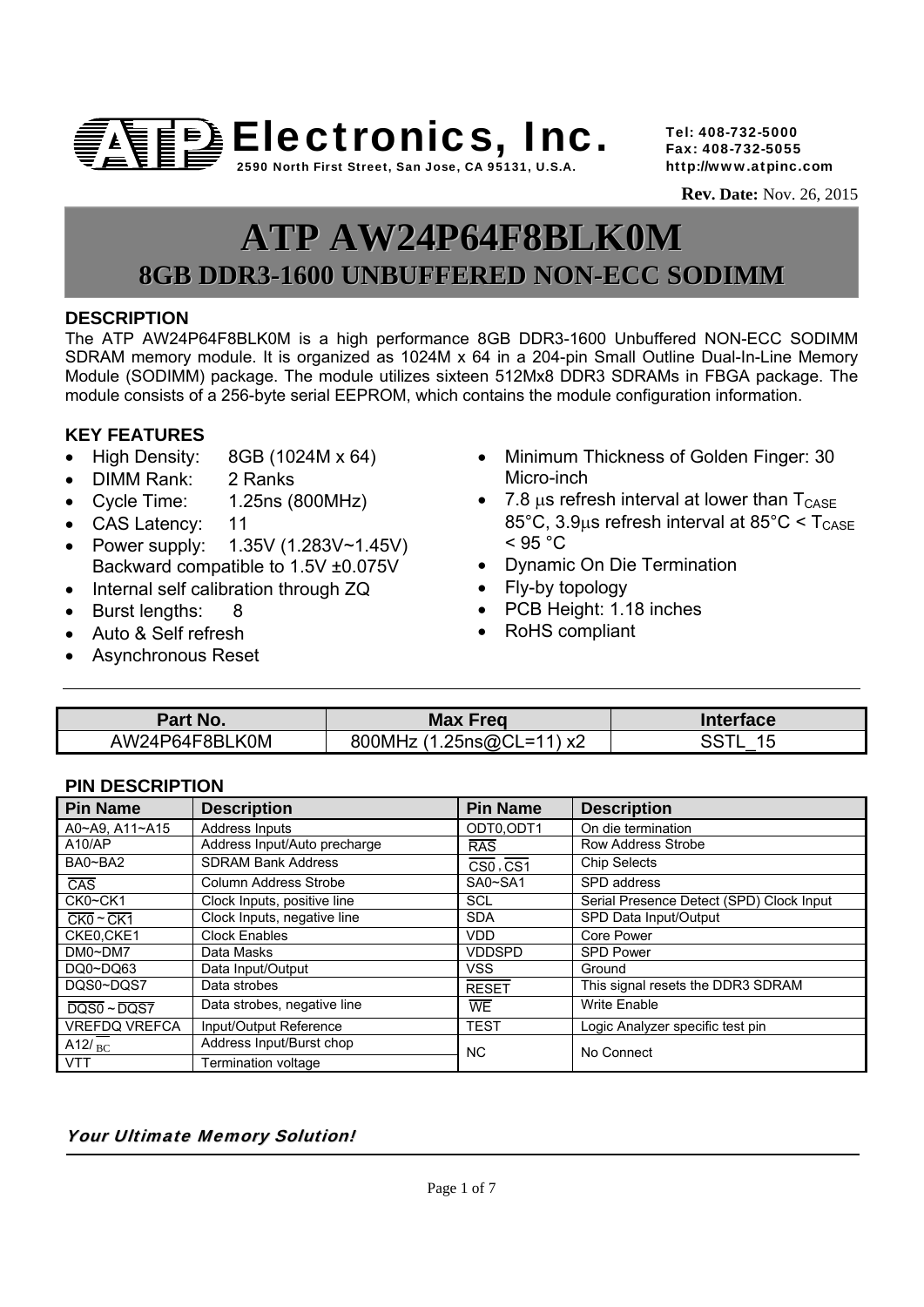# **PIN ASSIGNMENT**

| No.                   | <b>Designation</b>  | No.                     | <b>Designation</b> | No.              | <b>Designation</b>      | No.        | <b>Designation</b>      |
|-----------------------|---------------------|-------------------------|--------------------|------------------|-------------------------|------------|-------------------------|
| $\mathbf{1}$          | <b>VREFDQ</b>       | $\overline{2}$          | <b>VSS</b>         | 105              | <b>VDD</b>              | 106        | VDD                     |
| 3                     | <b>VSS</b>          | $\overline{\mathbf{4}}$ | DQ4                | 107              | A10/AP                  | 108        | BA <sub>1</sub>         |
| 5                     | DQ <sub>0</sub>     | 6                       | DQ <sub>5</sub>    | 109              | BA <sub>0</sub>         | 110        | RAS                     |
| $\overline{7}$        | DQ1                 | 8                       | <b>VSS</b>         | 111              | VDD                     | 112        | VDD                     |
| 9                     | <b>VSS</b>          | 10                      | DQS0               | 113              | WE                      | 114        | $\overline{\text{CS0}}$ |
| 11                    | DM <sub>0</sub>     | 12                      | DQS0               | 115              | $\overline{CAS}$        | 116        | ODT <sub>0</sub>        |
| 13                    | <b>VSS</b>          | 14                      | <b>VSS</b>         | 117              | VDD                     | 118        | VDD                     |
| 15                    | DQ2                 | 16                      | DQ6                | 119              | A13                     | 120        | ODT <sub>1</sub>        |
| 17                    | DQ3                 | 18                      | DQ7                | 121              | $\overline{\text{CS1}}$ | 122        | <b>NC</b>               |
| 19                    | <b>VSS</b>          | 20                      | <b>VSS</b>         | 123              | VDD                     | 124        | VDD                     |
| 21                    | DQ8                 | $\overline{22}$         | <b>DQ12</b>        | 125              | <b>TEST</b>             | 126        | <b>VREFCA</b>           |
| 23                    | DQ <sub>9</sub>     | 24                      | <b>DQ13</b>        | 127              | <b>VSS</b>              | 128        | <b>VSS</b>              |
| 25                    | <b>VSS</b>          | 26                      | <b>VSS</b>         | 129              | <b>DQ32</b>             | 130        | DQ36                    |
| 27                    | DQS1                | 28                      | DM <sub>1</sub>    | 131              | DQ33                    | 132        | <b>DQ37</b>             |
| 29                    | DQS1                | 30                      | <b>RESET</b>       | $\overline{133}$ | <b>VSS</b>              | 134        | <b>VSS</b>              |
| 31                    | <b>VSS</b>          | 32                      | <b>VSS</b>         | $\overline{135}$ |                         | 136        | DM4                     |
|                       | <b>DQ10</b>         | 34                      | DQ14               | 137              | $\overline{DQS4}$       | 138        | <b>VSS</b>              |
| 33<br>$\overline{35}$ | <b>DQ11</b>         | 36                      | <b>DQ15</b>        | 139              | DQS4<br><b>VSS</b>      | 140        | DQ38                    |
| 37                    | <b>VSS</b>          | 38                      | <b>VSS</b>         | 141              | <b>DQ34</b>             | 142        | DQ39                    |
| 39                    | DQ16                | 40                      | DQ20               | 143              | DQ35                    | 144        | <b>VSS</b>              |
| 41                    | <b>DQ17</b>         | 42                      | DQ21               | 145              | <b>VSS</b>              | 146        | <b>DQ44</b>             |
| 43                    | <b>VSS</b>          | 44                      | <b>VSS</b>         | 147              | <b>DQ40</b>             | 148        | <b>DQ45</b>             |
| 45                    | DQS2                | 46                      | DM2                | 149              | DQ41                    | 150        | <b>VSS</b>              |
| 47                    | DQS2                | 48                      | <b>VSS</b>         | 151              | <b>VSS</b>              | 152        |                         |
|                       | <b>VSS</b>          | 50                      | DQ22               |                  | DM <sub>5</sub>         |            | DQS5<br>DQS5            |
| 49<br>51              | <b>DQ18</b>         | 52                      | <b>DQ23</b>        | 153<br>155       | <b>VSS</b>              | 154<br>156 | <b>VSS</b>              |
| 53                    | <b>DQ19</b>         | 54                      | <b>VSS</b>         | 157              | <b>DQ42</b>             | 158        | <b>DQ46</b>             |
| 55                    | <b>VSS</b>          | 56                      | <b>DQ28</b>        | 159              | <b>DQ43</b>             | 160        | DQ47                    |
| 57                    | <b>DQ24</b>         | 58                      | <b>DQ29</b>        | 161              | <b>VSS</b>              | 162        | <b>VSS</b>              |
| 59                    | <b>DQ25</b>         | 60                      | <b>VSS</b>         | 163              | <b>DQ48</b>             | 164        | <b>DQ52</b>             |
| 61                    | <b>VSS</b>          | 62                      | $\overline{DQS3}$  | 165              | <b>DQ49</b>             | 166        | <b>DQ53</b>             |
| 63                    | DM3                 | 64                      | DQS3               | 167              | <b>VSS</b>              | 168        | <b>VSS</b>              |
| 65                    | <b>VSS</b>          | 66                      | <b>VSS</b>         | 169              | $\overline{DQSS6}$      | 170        | DM <sub>6</sub>         |
| 67                    | <b>DQ26</b>         | 68                      | DQ30               | $\frac{1}{171}$  | DQS6                    | 172        | <b>VSS</b>              |
| 69                    | <b>DQ27</b>         | 70                      | DQ31               | 173              | <b>VSS</b>              | 174        | <b>DQ54</b>             |
| 71                    | <b>VSS</b>          | $\overline{72}$         | <b>VSS</b>         | 175              | <b>DQ50</b>             | 176        | <b>DQ55</b>             |
|                       |                     |                         |                    | 177              | <b>DQ51</b>             | 178        | <b>VSS</b>              |
| 73                    | CKE0                | 74                      | CKE1               | 179              | <b>VSS</b>              | 180        | DQ60                    |
| 75                    | VDD                 | 76                      | VDD                | 181              | DQ56                    | 182        | DQ61                    |
| 77                    | <b>NC</b>           | 78                      | $A15$ <sup>1</sup> | 183              | <b>DQ57</b>             | 184        | <b>VSS</b>              |
| 79                    | BA <sub>2</sub>     | 80                      | A14                | 185              | <b>VSS</b>              | 186        | DQS7                    |
| 81                    | VDD                 | 82                      | VDD                | 187              | DM7                     | 188        | DQS7                    |
| 83                    | $A12/\overline{BC}$ | 84                      | A11                | 189              | <b>VSS</b>              | 190        | <b>VSS</b>              |
| 85                    | A <sub>9</sub>      | 86                      | A7                 | 191              | <b>DQ58</b>             | 192        | <b>DQ62</b>             |
| 87                    | VDD                 | 88                      | VDD                | 193              | DQ59                    | 194        | DQ63                    |
| 89                    | A <sub>8</sub>      | 90                      | A <sub>6</sub>     | 195              | <b>VSS</b>              | 196        | <b>VSS</b>              |
| 91                    | A <sub>5</sub>      | 92                      | A4                 | 197              | SA0                     | 198        | <b>NC</b>               |
| 93                    | VDD                 | 94                      | VDD                | 199              | <b>VDDSPD</b>           | 200        | <b>SDA</b>              |
| 95                    | A <sub>3</sub>      | 96                      | A <sub>2</sub>     | 201              | SA <sub>1</sub>         | 202        | <b>SCL</b>              |
| 97                    | A1                  | 98                      | A <sub>0</sub>     | 203              | <b>VTT</b>              | 204        | <b>VTT</b>              |
| 99                    | VDD                 | 100                     | VDD                |                  |                         |            |                         |
| 101                   | CK <sub>0</sub>     | 102                     | CK1                |                  |                         |            |                         |
| 103                   | CKO                 | 104                     | CK1                |                  |                         |            |                         |

Notes:1. This address might be connected to NC balls of the DRAMs (depending on density); either way they will be connected to the termination resistor.

# Your Ultimate Memory Solution!

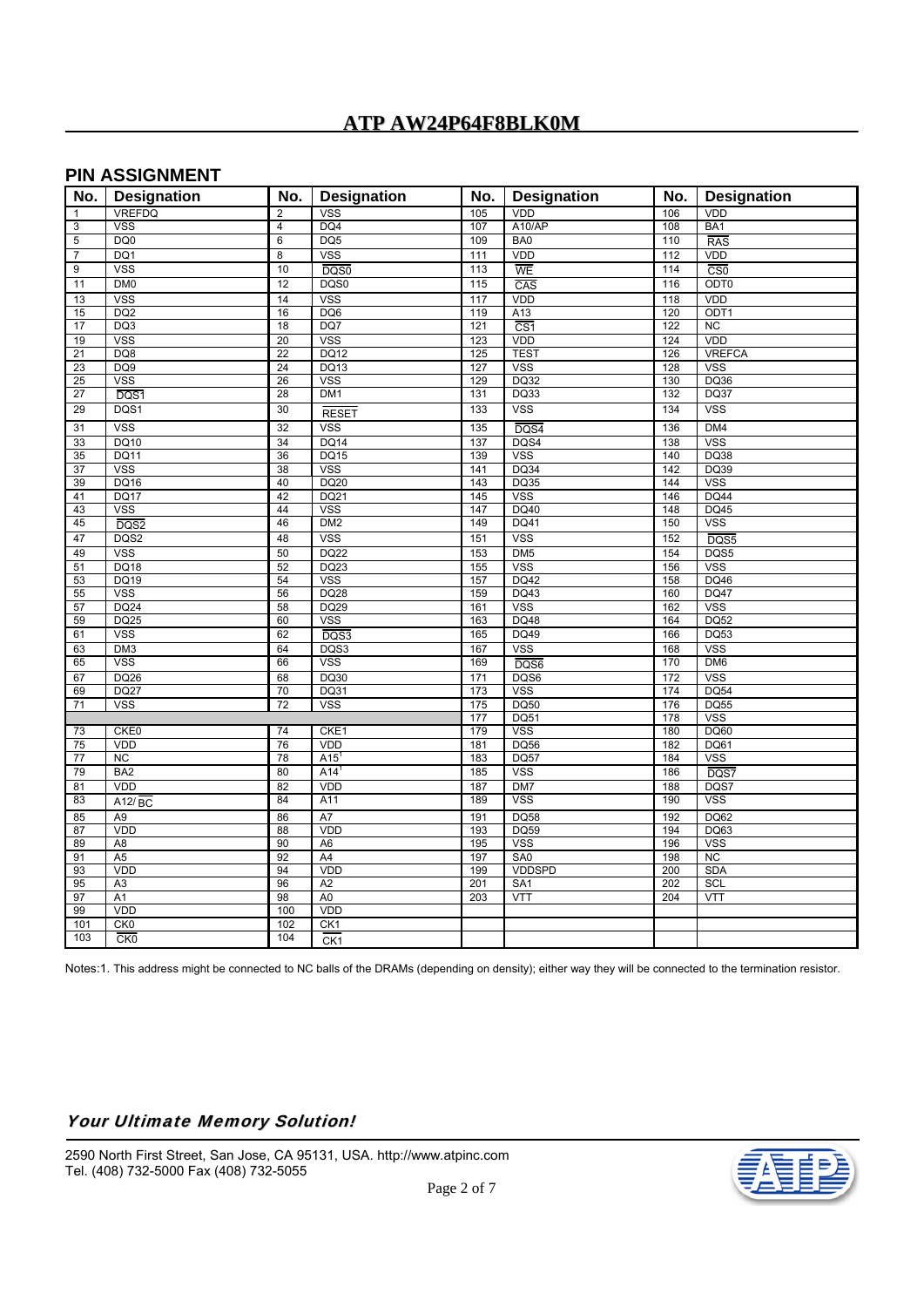# **ATP AW24P64F8BLK0M**

# **FUNCTIONAL BLOCK DIAGRAM**



#### Your Ultimate Memory Solution!

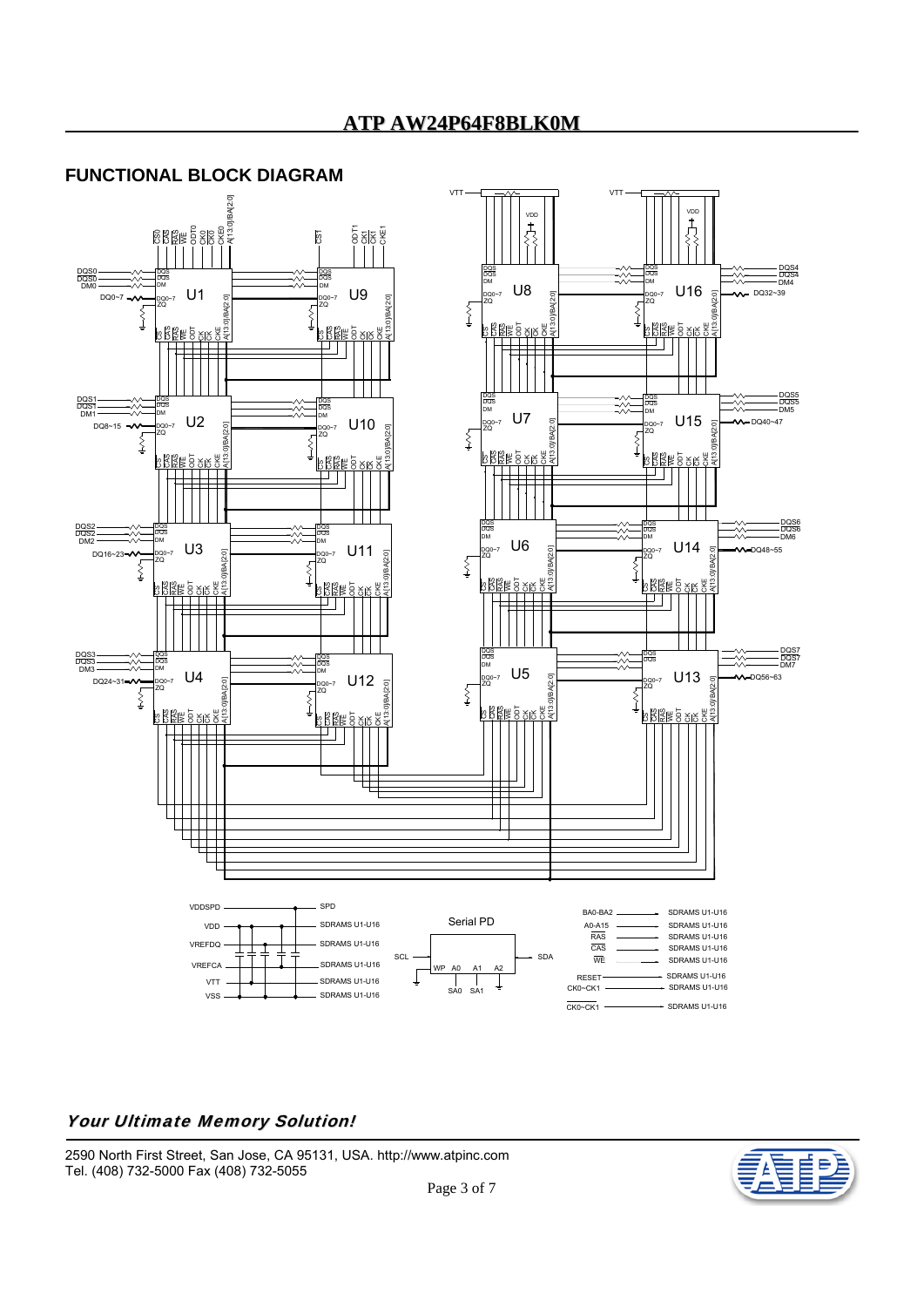# **ABSOLUTE MAXIMUM DC RATINGS**

| <b>Item</b>                                   | Symbol                       | Rating              | <b>Units</b> | <b>Notes</b> |
|-----------------------------------------------|------------------------------|---------------------|--------------|--------------|
| Voltage on $V_{DD}$ pin relative to $V_{SS}$  | V <sub>DD</sub>              | $-0.4V \sim 1.975V$ |              |              |
| Voltage on $V_{DDQ}$ pin relative to $V_{SS}$ | V <sub>DDQ</sub>             | $-0.4V \sim 1.975V$ |              |              |
| Voltage on any pin relative to $V_{SS}$       | $V_{IN}$ , $V_{OUT}$         | $-0.4V \sim 1.975V$ |              |              |
| Storage Temperature                           | $\mathsf{T}_{\texttt{STG}}$  | $-55$ to $+100$     | $\sim$       |              |
| <b>Operating Temperature</b>                  | $\mathsf{r}_{\mathsf{CASE}}$ | 0 to $+95$          | $\sim$       | 1, 2, 3      |

**Note** 

1. Permanent device damage may occur if ABSOLUTE MAXIMUM RATINGS are exceeded. This is a stress rating only and functional operation of the device at these or any other conditions above those indicated in the operational sections of this specification is not implied. Exposure to absolute maximum rating conditions for extended periods may affect reliability.

2. It is the case surface temperature on the center/top side of the DRAM. For the measurement conditions, please refer to JESD51-2 standard.

3. At 85 - 95 oC operation temperature range, doubling refresh commands in frequency to a 32ms period ( Refresh interval =3.9 µs ) is required, and to enter to self refresh mode at this temperature range, an EMRS command is required to change internal refresh rate.

# **AC & DC OPERATING CONDITIONS (SSTL- 15)**

Recommended operating conditions

| <b>Symbol</b>          | Min.                       | <b>Typical</b>           | Max.              | <b>Units</b> |
|------------------------|----------------------------|--------------------------|-------------------|--------------|
| $V_{DD}$               | 1.283                      | 1.35                     | 1.45              |              |
| V <sub>DDQ</sub>       | 1.283                      | 1.35                     | 1.45              |              |
| 1/O                    | 0.49 $*$ $V_{DD}$          | $0.50 * V_{DD}$          | $0.51 * V_{DD}$   |              |
| $\mathsf{U}\mathsf{O}$ | $0.49 * V_{DD}$            | $0.50 * V_{DD}$          | $0.51 * V_{DD}$   |              |
| $V_{IH} (DC)$          | $V_{REF}$ + 0.09           |                          | $V_{DD}$          |              |
| $V_{IH}$ (AC)          | $V_{REF}$ + 0.135          | $\overline{\phantom{a}}$ |                   |              |
| $V_{IL}$ (DC)          | $\mathsf{V}_{\mathsf{SS}}$ | $\overline{\phantom{a}}$ | $V_{REF}$ - 0.09  |              |
| $V_{IL}$ (AC)          | $\overline{\phantom{a}}$   |                          | $V_{REF} - 0.135$ |              |
|                        |                            |                          |                   |              |

Note:

1. The value of VREF may be selected by the user to provide optimum noise margin in the system. Typically the value of VREF is expected to be about 0.5 x VDDQ of the transmitting device and VREF is expected to track variations in VDDQ.

2. Peak to peak AC noise on VREF may not exceed  $\pm 2\%$  VREF (DC).

3. VTT of transmitting device must track VREF of receiving device.

4. AC parameters are measured with VDD, VDDQ and VDDL tied together.

# **RELIABILITY**

| MTBF @25 °C (Hours) | @ 25 °C $^2$ | MTBF @40 °C (Hours) | $40^{\circ}$ C $^{2}$<br>FIT.<br>$\circledR$ |
|---------------------|--------------|---------------------|----------------------------------------------|
| 8,807,000           | .1c<br>''    | 4.678.000           | າ 4 າ<br>د ا ∠                               |

Note:

1. The Mean Time between Failures (MTBF) is calculated using a prediction methodology, Bellcore Prediction, which based on reliability data of the individual components in the module. It assumes nominal voltage, with all other parameters within specified range.

2. Failures per Billion Device-Hours

# Your Ultimate Memory Solution!

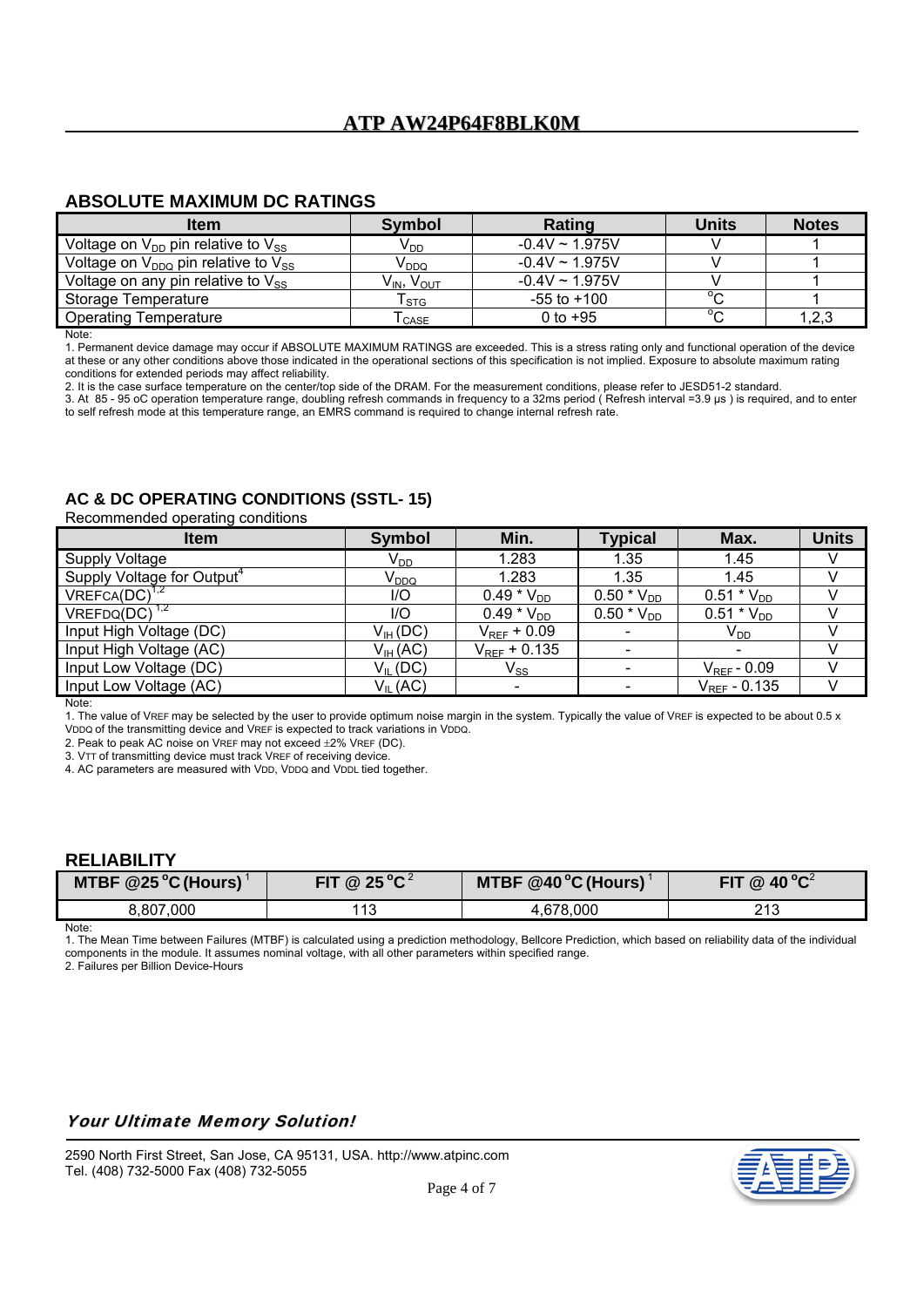# **IDD SPECIFICATION PARAMETER & POWER CONSUMPTION**

(IDD values are for full operating range of Voltage and Temperature)

| <b>Symbol</b>     | <b>Proposed Conditions</b>                                                                                                                                                                                                                                                                                                                                                                                                                                                                                                                   | <b>Value</b> | <b>Units</b> |
|-------------------|----------------------------------------------------------------------------------------------------------------------------------------------------------------------------------------------------------------------------------------------------------------------------------------------------------------------------------------------------------------------------------------------------------------------------------------------------------------------------------------------------------------------------------------------|--------------|--------------|
| IDD <sub>0</sub>  | Operating one bank active-precharge current;<br>CKE: High; External clock: On; tCK, nRC, nRAS, CL: see Timing table ; BL: 8; AL: 0;/ CS: High between ACT and PRE;<br>Command, Address, Bank Address Inputs: partially toggling; Data IO: FLOATING; DM:stable at 0; Bank Activity: Cycling<br>with one bank active at a time: 0,0,1,1,2,2,; Output Buffer and RTT: Enabled in Mode Registers; ODT Signal: stable at<br>0;                                                                                                                    | 360          | mA           |
| IDD <sub>1</sub>  | Operating one bank active-read-precharge current;<br>CKE: High; External clock: On; tCK, nRC, nRAS, nRCD, CL: see Timing table; BL: 8; AL: 0; /CS: High between ACT,<br>RD and PRE; Command, Address, Bank Address Inputs, Data IO: partially toggling; DM:stable at 0; Bank Activity:<br>Cycling with one bank active at a time: 0,0,1,1,2,2,; Output Buffer and RTT: Enabled in Mode Registers; ODT Signal:<br>stable at 0;                                                                                                                | 480          | mA           |
| IDD2P0            | <b>Precharge Power-Down Current Slow Exit</b><br>CKE: Low; External clock: On; tCK, CL: see Timing table; BL: 8; AL: 0; /CS: stable at 1; Command, Address, Bank<br>Address Inputs: stable at 0; Data IO: FLOATING; DM:stable at 0; Bank Activity: all banks closed; Output Buffer and RTT:<br>Enabled in Mode Registers2); ODT Signal: stable at 0; Pre-charge Power Down Mode: Slow Exit                                                                                                                                                   | 160          | mA           |
| IDD2P1            | <b>Precharge Power-Down Current Fast Exit</b><br>CKE: Low; External clock: On; tCK, CL: see Timing table; BL: 81); AL: 0; /CS: stable at 1; Command, Address, Bank<br>Address Inputs: stable at 0; Data IO: FLOATING; DM:stable at 0; Bank Activity: all banks closed; Output Buffer and RTT:<br>Enabled in Mode Registers; ODT Signal: stable at 0; Pre-charge Power Down Mode: Fast Exit                                                                                                                                                   | 180          | mA           |
| IDD2N             | Precharge standby current;<br>CKE: High; External clock: On; tCK, CL: see Timing table ; BL: 8; AL: 0; /CS: stable at 1; Command, Address, Bank<br>Address Inputs: partially tog-gling; Data IO: FLOATING; DM:stable at 0; Bank Activity: all banks closed; Output Buffer<br>and RTT: Enabled in Mode Registers; ODT Signal: stable at 0;                                                                                                                                                                                                    | 260          | mA           |
| <b>IDD2NT</b>     | <b>Precharge Standby ODT Current</b><br>CKE: High; External clock: On; tCK, CL: see Timing table ; BL: 8; AL: 0; /CS: stable at 1; Command, Address, Bank<br>Address Inputs: partially tog-gling; Data IO: FLOATING;DM:stable at 0; Bank Activity: all banks closed; Output Buffer<br>and RTT: Enabled in Mode Registers                                                                                                                                                                                                                     | 320          | mA           |
| IDD <sub>2Q</sub> | Precharge quiet standby current;<br>CKE: High; External clock: On; tCK, CL: see Timing table; BL: 8; AL: 0; /CS: stable at 1; Command, Address, Bank<br>Address Inputs: stable at 0; Data IO: FLOATING; DM:stable at 0;Bank Activity: all banks closed; Output Buffer and RTT:<br>Enabled in Mode Registers; ODT Signal: stable at 0                                                                                                                                                                                                         | 240          | mA           |
| IDD3P             | <b>Active Power-Down Current</b><br>CKE: Low; External clock: On; tCK, CL: see Timing table ; BL: 8; AL: 0; /CS: stable at 1; Command, Address, Bank<br>Address Inputs: stable at 0; Data IO: FLOATING;DM:stable at 0; Bank Activity: all banks open; Output Buffer and RTT:<br>Enabled in Mode Registers; ODT Signal: stable at 0                                                                                                                                                                                                           | 240          | mA           |
| IDD3N             | <b>Active Standby Current</b><br>CKE: High; External clock: On; tCK, CL: see Timing table ; BL: 8; AL: 0; /CS: stable at 1; Command, Address, Bank<br>Address Inputs: partially tog-gling; Data IO: FLOATING; DM:stable at 0;Bank Activity: all banks open; Output Buffer and<br>RTT: Enabled in Mode Registers; ODT Signal: stable at 0;                                                                                                                                                                                                    | 290          | mA           |
| IDD4R             | <b>Operating Burst Read Current</b><br>CKE: High; External clock: On; tCK, CL: see Timing table; BL: 8; AL: 0; /CS: High between RD; Command, Address,<br>Bank Address Inputs: par-tially toggling; Data IO: seamless read data burst with different data between one burst and<br>the next one; DM:stable at 0; Bank Activity: all banks open, RD commands cycling through banks: 0,0,1,1,2,2,; Output<br>Buffer and RTT: Enabled in Mode Registers; ODT Signal: stable at 0;                                                               | 850          | mA           |
| IDD4W             | <b>Operating Burst Write Current</b><br>CKE: High; External clock: On; tCK, CL: see Timing table; BL: 8; AL: 0; CS: High between WR; Command, Address,<br>Bank Address Inputs: par-tially toggling; Data IO: seamless write data burst with different data between one burst and<br>the next one; DM: stable at 0; Bank Activity: all banks open, WR commands cycling through banks: 0,0,1,1,2,2,; Output<br>Buffer and RTT: Enabled in Mode Registers; ODT Signal: stable at HIGH;                                                          | 940          | mA           |
| IDD5B             | <b>Burst Refresh Current</b><br>CKE: High; External clock: On; tCK, CL, nRFC: see Timing table; BL: 8; AL: 0; CS: High between REF; Command,<br>Address, Bank Address Inputs: partially toggling; Data IO: FLOATING;DM:stable at 0; Bank Activity: REF command<br>every nRFC; Output Buffer and RTT: Enabled in Mode Registers; ODT Signal: stable at 0;                                                                                                                                                                                     | 1,350        | mA           |
| IDD6              | Self Refresh Current: Normal Temperature Range TCASE: 0 - 85°C;<br>Auto Self-Refresh (ASR): Disabled; Self-Refresh Temperature Range (SRT): Normale); CKE: Low; External clock: Off;<br>CK and CK: LOW; CL: see Timing table ; BL: 8; AL: 0; /CS, Command, Address, Bank Address, Data IO:<br>FLOATING;DM:stable at 0; Bank Activity: Self- Refresh operation; Output Buffer and RTT: Enabled in Mode Registers2);<br>ODT Signal: FLOATING                                                                                                   | 240          | mA           |
| IDD7              | <b>Operating Bank Interleave Read Current</b><br>CKE: High; External clock: On; tCK, nRC, nRAS, nRCD, nRRD, nFAW, CL: see Timing table ; BL: 8; AL: CL-1; /CS:<br>High between ACT and RDA; Command, Address, Bank Address Inputs: partially toggling; Data IO: read data bursts<br>with different data between one burst and the next one; DM:stable at 0; Bank Activity: two times interleaved cycling<br>through banks (0, 1, 7) with different addressing; Output Buffer and RTT: Enabled in Mode Registers; ODT Signal:<br>stable at 0; | 1,170        | mA           |
| <b>PDIMM</b>      | <b>Power Consumption per DIMM</b><br>System is operating at 800 MHz clock with VDD = 1.35V. This parameter is calculated at a common loading.                                                                                                                                                                                                                                                                                                                                                                                                | 1,830        | mW           |

# Your Ultimate Memory Solution!

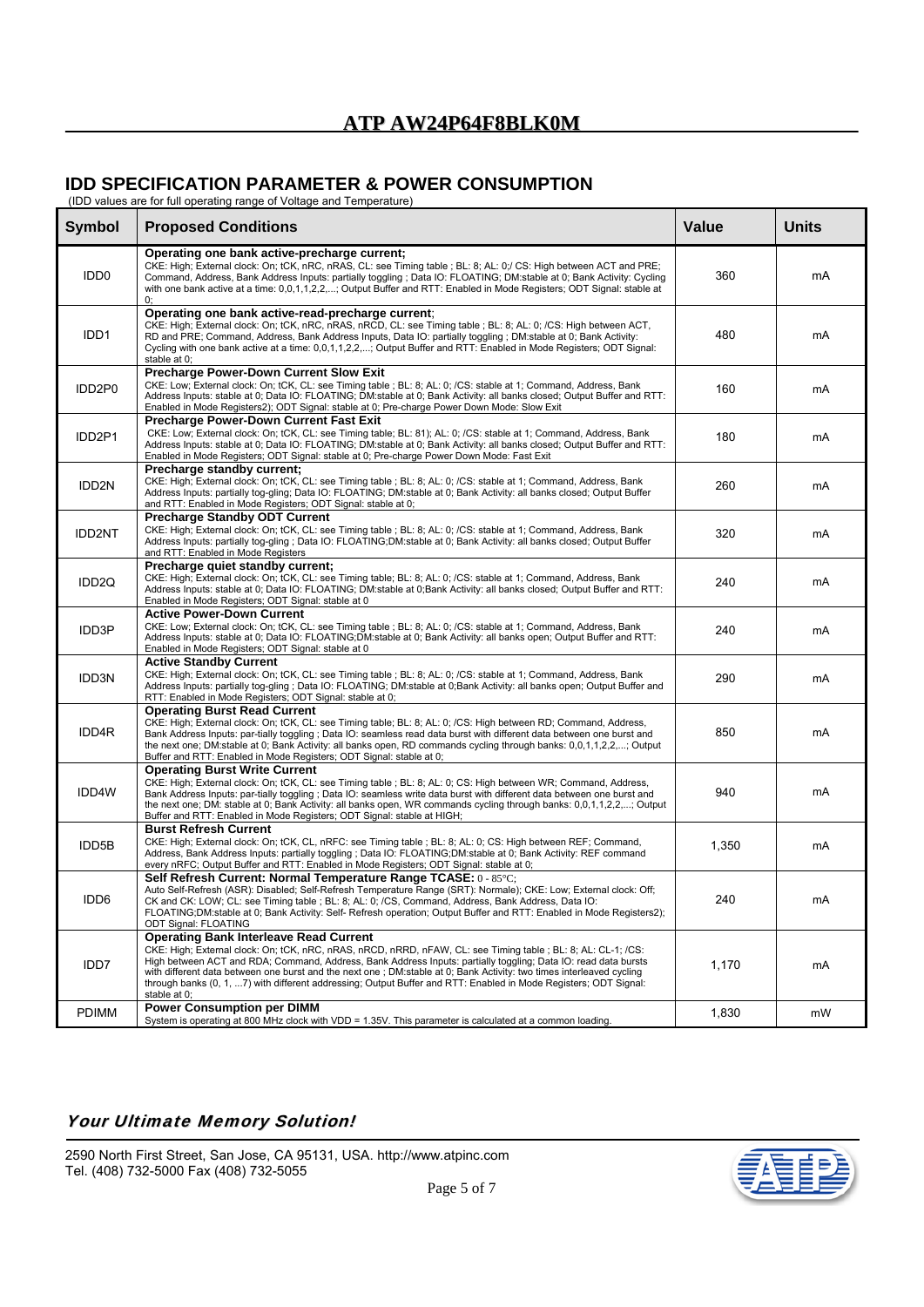# **TIMING PARAMETER**

|                                                                                                                                     |               | <b>DDR3-1600</b>          |                          |                  |
|-------------------------------------------------------------------------------------------------------------------------------------|---------------|---------------------------|--------------------------|------------------|
| <b>Parameter</b>                                                                                                                    | Symbol        | min<br>Max                |                          | <b>Units</b>     |
| Clock cycle time at CL=11, CWL=8                                                                                                    | tCK           | 1.25                      | 1.5                      | ns               |
| Internal read command to first data                                                                                                 | tAA           | $13.75(13.125^2)$         | 20                       | ns               |
| ACT to internal read or write delay time                                                                                            | tRCD          | $13.75(13.125^2)$         |                          | ns               |
| PRE command period                                                                                                                  | tRP           | $13.75(13.125^2)$         |                          | ns               |
| ACT to ACT or REF command period                                                                                                    | tRC           | $48.75(48.125^2)$         |                          | ns               |
| ACTIVE to PRECHARGE command period                                                                                                  | tRAS          | 35                        | 9*tREFI                  | ns               |
| Average high pulse width                                                                                                            | tCH(avg)      | 0.47                      | 0.53                     | tCK              |
| Average low pulse width                                                                                                             | tCL(avg)      | 0.47                      | 0.53                     | tCK              |
| DQS, DQS to DQ skew, per group, per access                                                                                          | tDQSQ         |                           | 100                      | ps               |
| DQ output hold time from DQS, DQS                                                                                                   | tQH           | 0.38                      |                          | tCK              |
| DQ low-impedance time from CK, $\overline{CK}$                                                                                      | tLZ(DQ)       | $-450$                    | 225                      | ps               |
| DQ high-impedance time from CK, CK                                                                                                  | tHZ(DQ)       |                           | 225                      | ps               |
| Data setup time to DQS, DOS referenced to Vih(ac)Vil(ac) levels                                                                     | tDS(base)     | 10                        |                          | ps               |
| Data hold time to DQS, DOS referenced to Vih(ac)Vil(ac) levels                                                                      | tDH(base)     | 45                        |                          | ps               |
| DQS, DOS READ Preamble                                                                                                              | tRPRE         | 0.9                       | $\overline{a}$           | tCK              |
| DQS, DOS differential READ Postamble                                                                                                | tRPST         | 0.3                       |                          | tCK              |
| DQS, DQS output high time                                                                                                           | tQSH          | 0.4                       | $\overline{\phantom{a}}$ | tCK              |
| DQS, DQS output low time                                                                                                            | tQSL          | 0.4                       |                          | tCK              |
| DQS, DOS WRITE Preamble                                                                                                             | tWPRE         | 0.9                       |                          | tCK              |
|                                                                                                                                     |               |                           |                          |                  |
| DQS, DOS WRITE Postamble                                                                                                            | tWPST         | 0.3                       | $\overline{a}$           | tCK              |
| DQS, DQS rising edge output access time from rising CK, CK                                                                          | tDQSCK        | $-225$                    | 225                      | ps               |
| DQS, DQS low-impedance time (Referenced from RL-1)                                                                                  | tLZ(DQS)      | $-450$                    | 225                      | ps               |
| DQS, DQS high-impedance time (Referenced from RL+BL/2)                                                                              | tHZ(DQS)      | $\overline{\phantom{a}}$  | 225                      | ps               |
| DQS, DOS differential input low pulse width                                                                                         | tDQSL         | 0.45                      | 0.55                     | tCK              |
| DQS, DQS differential input high pulse width                                                                                        | tDQSH         | 0.45                      | 0.55                     | tCK              |
| DQS, DOS rising edge to CK, CK rising edge                                                                                          | tDQSS         | $-0.27$                   | 0.27                     | tCK              |
| DQS, $\overline{DOS}$ falling edge setup time to CK, $\overline{CK}$ rising edge                                                    | tDSS          | 0.18                      | $\overline{\phantom{a}}$ | tCK              |
| DQS, DQS falling edge hold time to CK, CK rising edge                                                                               | tDSH          | 0.18                      |                          | tCK              |
| DLL locking time                                                                                                                    | tDLLK         | 512                       |                          | nCK              |
| Internal READ Command to PRECHARGE Command delay                                                                                    | tRTP          | max(4nCK,7.5ns)           |                          |                  |
| Delay from start of internal write transaction to internal read command                                                             | tWTR          | max (4nCK, 7.5ns)         |                          |                  |
| WRITE recovery time                                                                                                                 | tWR           | 15                        |                          | ns               |
| Mode Register Set command cycle time                                                                                                | tMRD          | 4                         |                          | nCK              |
| Mode Register Set command update delay                                                                                              | tMOD          | max(12nCK,15ns)           |                          |                  |
| CAS to CAS command delay                                                                                                            | tCCD          | 4                         |                          | nCK              |
| Auto precharge write recovery + precharge time                                                                                      | tDAL          | tWR + roundup (tRP / tCK) |                          | nCK              |
| Multi-Purpose Register Recovery Time                                                                                                | tMPRR         |                           |                          | nCK              |
| ACTIVE to ACTIVE command period for 1KB page size                                                                                   | tRRD          | max(4nCK,6ns)             |                          |                  |
| Four activate window for 1KB page size                                                                                              | tFAW          | 30                        |                          | ns               |
| Command and Address setup time to CK, CK referenced to Vih(ac) / Vil(ac) levels                                                     | tIS(base)     | 45                        |                          | ps               |
| Command and Address hold time from CK, $\overline{CK}$ referenced to Vih(ac) / Vil(ac) levels                                       | tlH(base)     | 120                       |                          | ps               |
| Power-up and RESET calibration time                                                                                                 | tZQinitl      | 512                       |                          | nCK              |
| Normal operation Full calibration time                                                                                              | tZQoper       | 256                       |                          | nCK              |
| Normal operation short calibration time                                                                                             | tZQCS         | 64                        |                          | nCK              |
| Exit Reset from CKE HIGH to a valid command<br>Exit Power Down with DLL on to any valid command; Exit Precharge Power Down with DLL | tXPR          | max(5nCK, tRFC+ 10ns)     |                          |                  |
| frozen to commands not requiring a locked DLL                                                                                       | tXP           | max(3nCK,6ns)             |                          |                  |
| Asynchronous RTT turn-on delay (Power-Down with DLL frozen)                                                                         | tAONPD        | $\overline{c}$            | 8.5                      | ns               |
| Asynchronous RTT turn-off delay (Power-Down with DLL frozen)                                                                        | tAOFPD        | $\mathbf{2}$              | 8.5                      | ns               |
| ODT turn-on                                                                                                                         | tAON          | $-225$                    | 225                      | ps               |
| RTT_NOM and RTT_WR turn-off time from ODTLoff reference                                                                             | tAOF          | 0.3                       | 0.7                      | tCK              |
| RTT dynamic change skew                                                                                                             | tADC          | 0.3                       | 0.7                      | tCK              |
| 2Gb REFRESH to REFRESH OR REFRESH to ACTIVE command interval                                                                        | tRFC          | 260                       |                          | ns               |
| Average periodic refresh interval ( $0^{\circ}$ C $\leq$ TCASE $\leq$ 85 $^{\circ}$ C)                                              | tREFI         | 7.8                       | 7.8                      | us               |
| Average periodic refresh interval (85°C ≤ TCASE ≤ 95 °C)                                                                            | tREFI         | 3.9                       | 3.9                      | us               |
| Exit Self Refresh to commands not requiring a locked DLL                                                                            | tXS           | max(5nCK,tRFC+10ns)       |                          | nCK <sup>1</sup> |
| Exit Self Refresh to commands requiring a locked DLL<br>Power Down Entry to Exit Timing                                             | tXSDLL<br>tPD | tDLLK(min)<br>tCK(min)    | 9*tREFI                  | tCK              |
| Write leveling output delay                                                                                                         | tWLO          | 0                         | 7.5                      | ns               |
| Write leveling output error                                                                                                         | tWLOE         | 0                         | 2                        | ns               |

1:Unit 'nCK' represents one clock cycle of the input clock, counting the actual clock edges.<br>2: For devices supporting optional downshift to CL=7 and CL=9, tAA/tRCD/tRP min must be 13.125 ns or lower. SPD settings must be

# Your Ultimate Memory Solution!